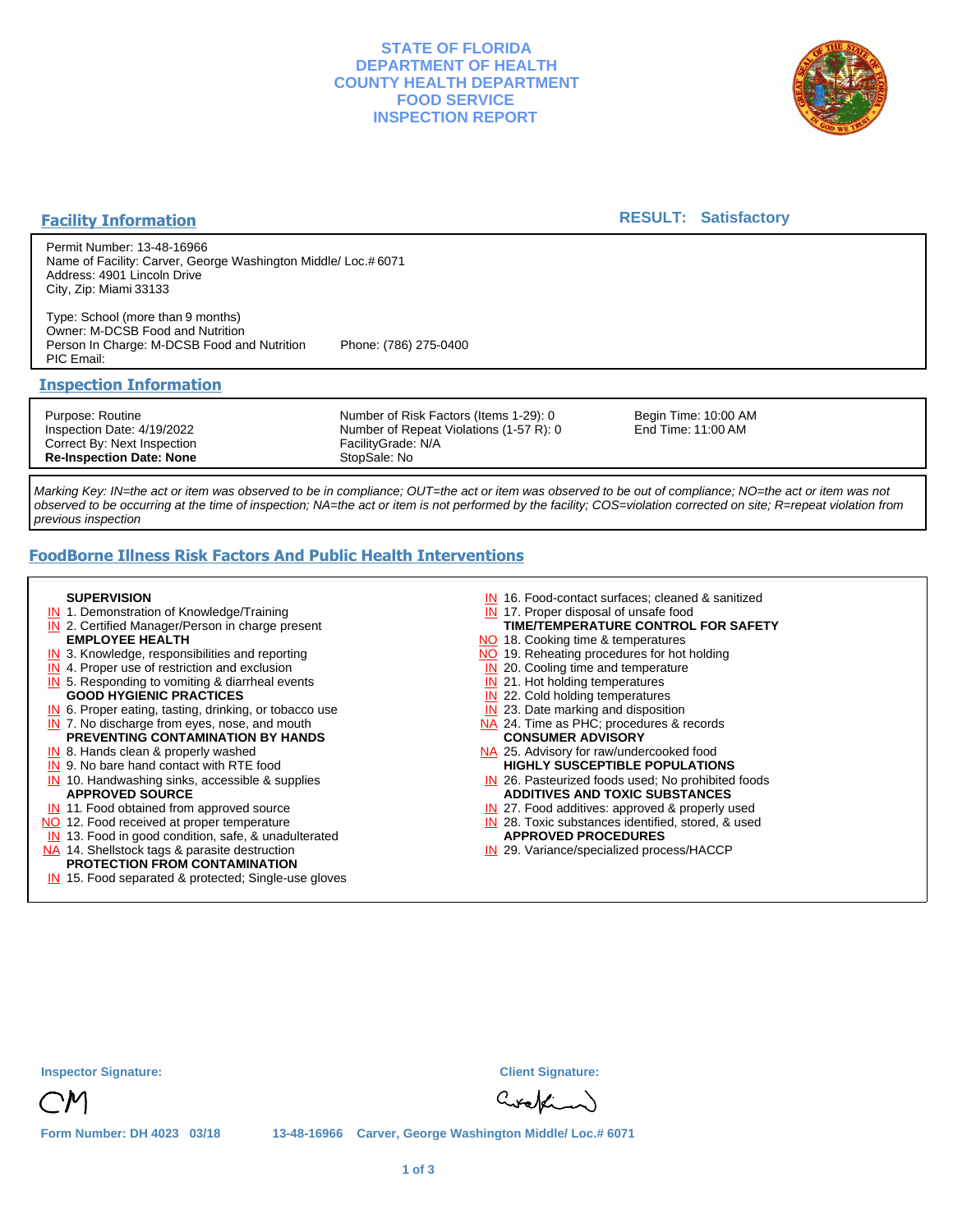### **STATE OF FLORIDA DEPARTMENT OF HEALTH COUNTY HEALTH DEPARTMENT FOOD SERVICE INSPECTION REPORT**



## **Good Retail Practices**

#### **SAFE FOOD AND WATER**

- **IN** 30. Pasteurized eggs used where required
- IN 31. Water & ice from approved source
- **IN** 32. Variance obtained for special processing
- **FOOD TEMPERATURE CONTROL**
- **IN** 33. Proper cooling methods; adequate equipment
- **IN** 34. Plant food properly cooked for hot holding
- **IN** 35. Approved thawing methods
- IN 36. Thermometers provided & accurate **FOOD IDENTIFICATION**
- IN 37. Food properly labeled; original container **PREVENTION OF FOOD CONTAMINATION**
- **OUT** 38. Insects, rodents, & animals not present
	- **IN** 39. No Contamination (preparation, storage, display)
	- IN 40. Personal cleanliness
	- IN 41. Wiping cloths: properly used & stored
	- IN 42. Washing fruits & vegetables
	- **PROPER USE OF UTENSILS**
	- IN 43. In-use utensils: properly stored
	- IN 44. Equipment & linens: stored, dried, & handled
	- IN 45. Single-use/single-service articles: stored & used
- IN 46. Slash resistant/cloth gloves used properly
- **UTENSILS, EQUIPMENT AND VENDING**
- IN 47. Food & non-food contact surfaces
- IN 48. Ware washing: installed, maintained, & used; test strips
- IN 49. Non-food contact surfaces clean
- **PHYSICAL FACILITIES**
- IN 50. Hot & cold water available; adequate pressure
- IN 51. Plumbing installed; proper backflow devices
- IN 52. Sewage & waste water properly disposed
- IN 53. Toilet facilities: supplied, & cleaned
- **OUT** 54. Garbage & refuse disposal
	- IN 55. Facilities installed, maintained, & clean
	- IN 56. Ventilation & lighting
	- IN 57. Permit; Fees; Application; Plans

This form serves as a "Notice of Non-Compliance" pursuant to section 120.695, Florida Statutes. Items marked as "out" violate one or more of the requirements of Chapter 64E-11, the Florida Administrative Code or Chapter 381.0072, Florida Statutes. Violations must be corrected within the time period indicated above. Continued operation of this facility without making these corrections is a violation. Failure to correct violations in the time frame specified may result in enforcement action being initiated by the Department of Health.

#### **Violations Comments**

Violation #38. Insects, rodents, & animals not present

Observed air curtain out of order in kitchen exit door. Repair air curtain.

CODE REFERENCE: 64E-11.003(5)(f). Effective measures shall be taken to control the presence of pests in the food establishment. Unless otherwise approved, live animals shall not be allowed.

Violation #54. Garbage & refuse disposal

Observed three garbage dumpsters with lids open. Keep garbage dumpsters close to avoid vector harborage.

CODE REFERENCE: 64E-11.003(5). Garbage shall be disposed of to prevent vector harborage. Trash cans will be durable, cleanable, leak proof, insect and rodent resistant, and non-absorbent. Outside storage area shall be of a smooth, non-absorbent material and sloped to a drain.

| nspector Signature: |  |
|---------------------|--|
|                     |  |

**Inspector Signature: Client Signature:**

Curation

**Form Number: DH 4023 03/18 13-48-16966 Carver, George Washington Middle/ Loc.# 6071**